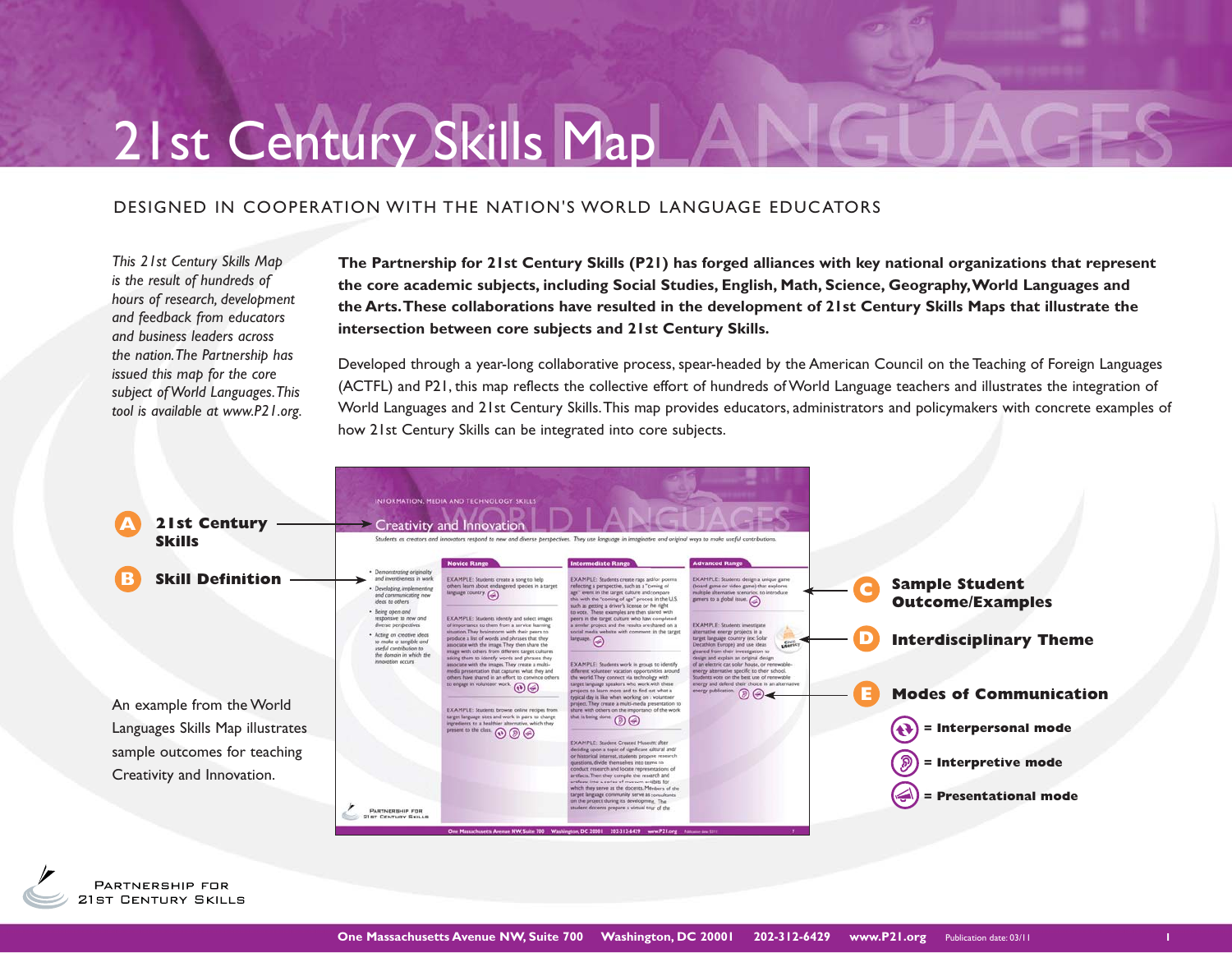# Introduction

Increasingly global economies, a heightened need for national security, and changing demographics in the U.S. have increased attention to our country's lack of language capability. Every call to action to prepare our students for the 21st Century includes offering them the opportunity to learn languages other than English and increase their knowledge of other cultures. Yet the latest enrollment figures indicate that in 2007-08 only 18.5% of students in U.S. public schools K-12 were enrolled in a language class.

Clearly, language education is critical to our students' success in the world of the future: a world that will insist upon their need to interact effectively with others who do not speak English. It is critically important that schools, elementary through post-secondary, offer our students that opportunity to develop those skills.

\* Language proficiency in a Latin program emphasizes the ability to interpret written Latin but uses the aural/oral skills to promote the interpretive ability. For American Sign Language classes, communicative competence focuses on signed communication ability.

Learning other languages and understanding the culture of the people who speak them is a 21st Century skill that is vital to success in the global environment in which our students will live and work. In a 2006 report entitled, **Education for Global Leadership: The Importance of International Studies** *and Foreign Languages for U.S. Economic and National Security, the Committee for Economic* Development (CED) stated "To confront the twenty-first century challenges to our economy and national security, our education system must be strengthened to increase the foreign language skills and cultural awareness of our students. America's continued global leadership will depend on our students' abilities to interact with the world community both inside and outside our borders." For college and career readiness, our students need to be proficient in other languages, regardless of whether they choose to transition directly to the workforce or to post-secondary education.

The language teaching community has reached strong consensus regarding the goals of a language program: to develop students' language proficiency\* around modes of communicative competence reflecting real life communication. This is reflected in the Standards for Foreign Language Learning in the 21st Century in the opening statement, "Language and communication are at the heart of the human experience." The national standards are undergirded by five goals (the 5 Cs) that focus language learning on:

**Communication:** The ability to convey and receive messages based on the three modes of communication; interpersonal, or two-way interaction with someone else; interpretive, the ability to understand and interpret a one-way aural or written text; and presentational, the ability to present information in either a written or oral format. These modes reflect how people communicate in real life. The examples included in the World Language Skills map reflect these modes of communication.

**Cultures:** As the teaching of language and culture are inextricably intertwined, students learn to understand the culture of the people who speak the target language through learning about the products and practices of the culture and how those relate to the perspectives of the people of that culture.

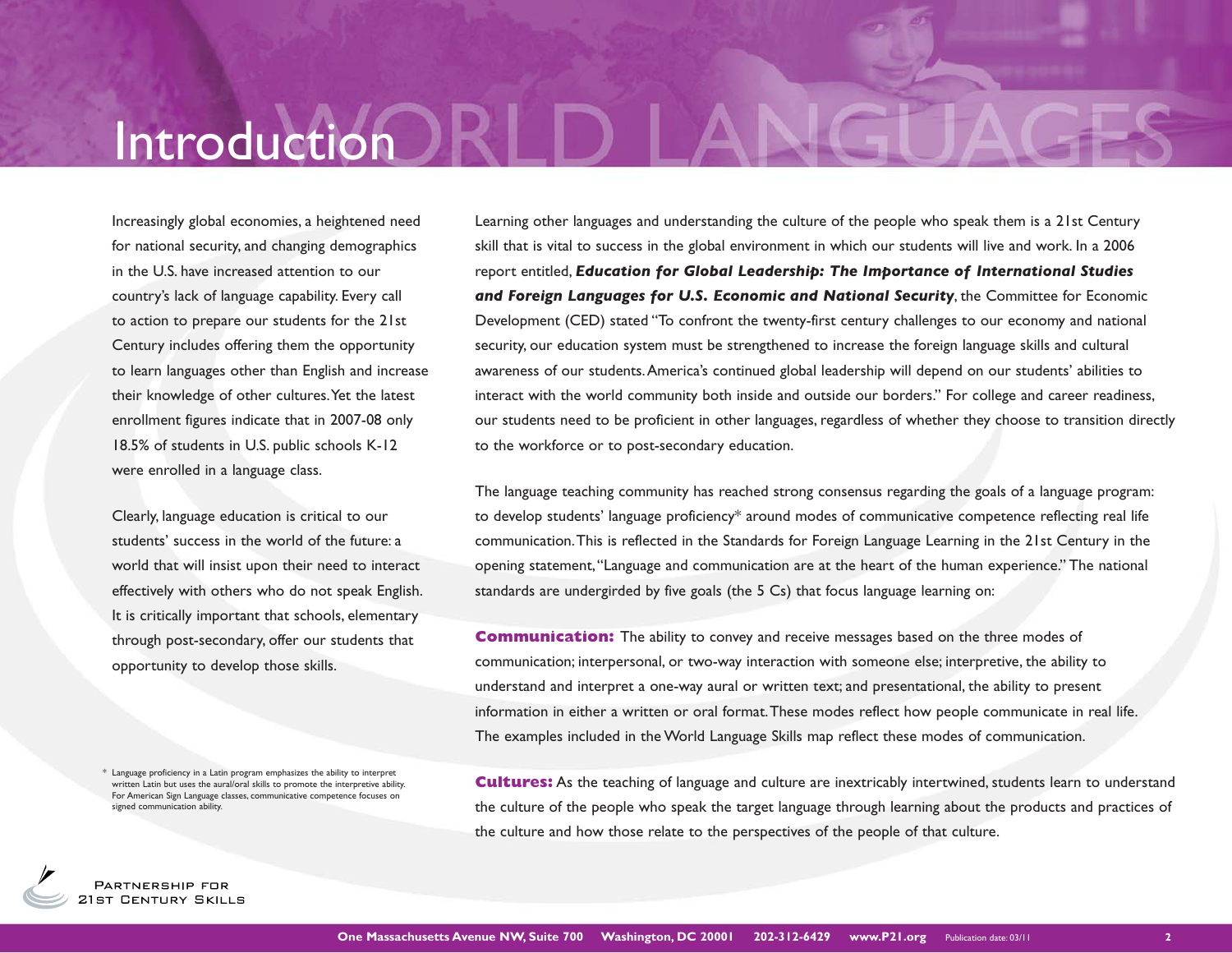# Introduction (continued)

**Connections:** Students are able to access knowledge in other disciplines through the target language and to reinforce concepts already learned in these disciplines in the language classroom.

**Comparisons:** As students learn a new language and culture, they develop insight into their own language and culture, thus providing them with a deeper understanding of how language works and how cultures reflect the perspectives, practices, and products of the people who speak that language.

**Communities:** Language learning becomes even more purposeful for students when they see the application beyond the classroom. With today's communication technologies, language classrooms can bring the world to the students, as teachers provide opportunities for students to use the language beyond the confines of their classroom walls.

As communicative competence becomes a more focused goal for classrooms across the U.S., student progress in developing higher levels of proficiency becomes increasingly important. In order to prepare students adequately for the work force as well as post-secondary education, students need a long sequence of well-articulated language learning that begins in elementary school. If students are expected to be ready to use their languages for professional purposes upon entering the work force, they need to leave the K-12 educational system with an Advanced level of proficiency and the post-secondary world at the Superior level. Meeting these levels of proficiency requires that students begin early and continue in an extended sequence of language learning that builds sequentially from one level to another.

Language education not only contributes to students' career and college readiness, it also helps develop the individual as language learners take on a new and more invigorating view of the world. They come to understand the world better because of their knowledge of speakers of another language – of people who share many of the same hopes and dreams for their future. While perspectives may differ among speakers of different languages, more similarities exist than we might imagine. However, it is only through knowing the language of others that we can truly understand how they view the world. And this is what makes the language student a 21st Century skilled learner!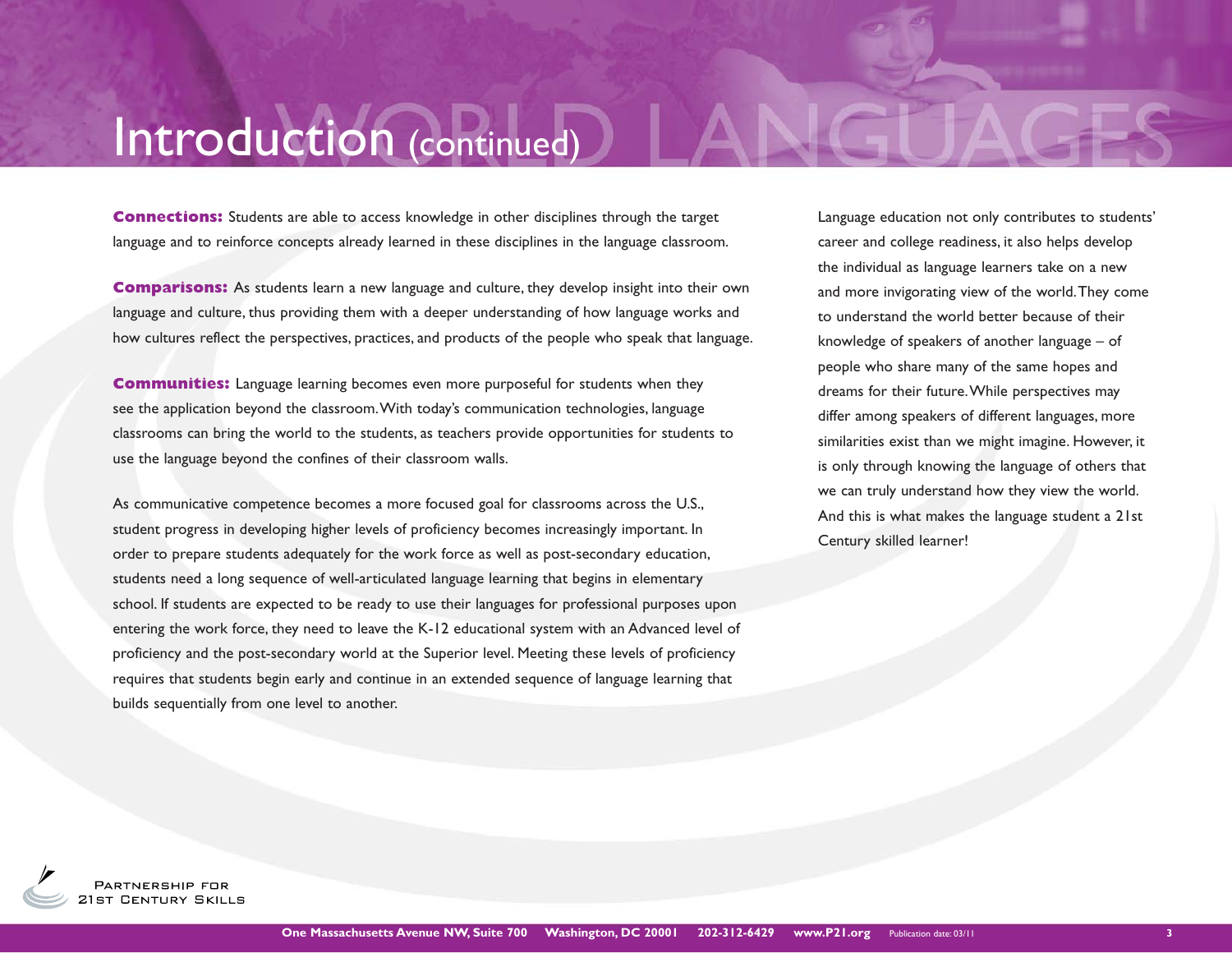# Introduction (continued)

### **Then and Now**

The language classroom in the U.S. has been transformed in the last 20 years to reflect an increasing emphasis on developing students' communicative competence. Unlike the classroom of yesteryear that required students to know a great deal of information about the language but did not have an expectation of language use, today's classroom is about teaching languages so that students use them to communicate with native speakers of the language. This is what prepares them to use their language learning as a 21st Century Skill. Following is a chart comparing how language classrooms looked in the past compared to today.

| IN THE PAST                                                               | <b>TODAY</b>                                                                                       |
|---------------------------------------------------------------------------|----------------------------------------------------------------------------------------------------|
| Students learned about the language (grammar)                             | Students learn to use the language                                                                 |
| Teacher-centered class                                                    | Learner-centered with teacher as facilitator/collaborator                                          |
| Focused on isolated skills (listening, speaking,<br>reading, and writing) | Focus on the three modes: interpersonal, interpretive,<br>and presentational                       |
| Coverage of a textbook                                                    | Backward design focusing on the end goal                                                           |
| Using the textbook as the curriculum                                      | Use of thematic units and authentic resources                                                      |
| Emphasis on teacher as presenter/lecturer                                 | Emphasis on learner as "doer" and "creator"                                                        |
| Isolated cultural "factoids"                                              | Emphasis on the relationship among the perspectives,<br>practices, and products of the culture     |
| Use of technology as a "cool tool"                                        | Integrating technology into instruction to enhance learning                                        |
| Only teaching language                                                    | Using language as the vehicle to teach academic content                                            |
| Same instruction for all students                                         | Differentiating instruction to meet individual needs                                               |
| Synthetic situations from textbook                                        | Personalized real world tasks                                                                      |
| Confining language learning to the classroom                              | Seeking opportunities for learners to use language<br>beyond the classroom                         |
| Testing to find out what students don't know                              | Assessing to find out what students can do                                                         |
| Only the teacher knows criteria for grading                               | Students know and understand criteria on how they will be<br>assessed by reviewing the task rubric |
| Students "turn in" work only for the teacher                              | Learners create to "share and publish" to audiences<br>more than just the teacher.                 |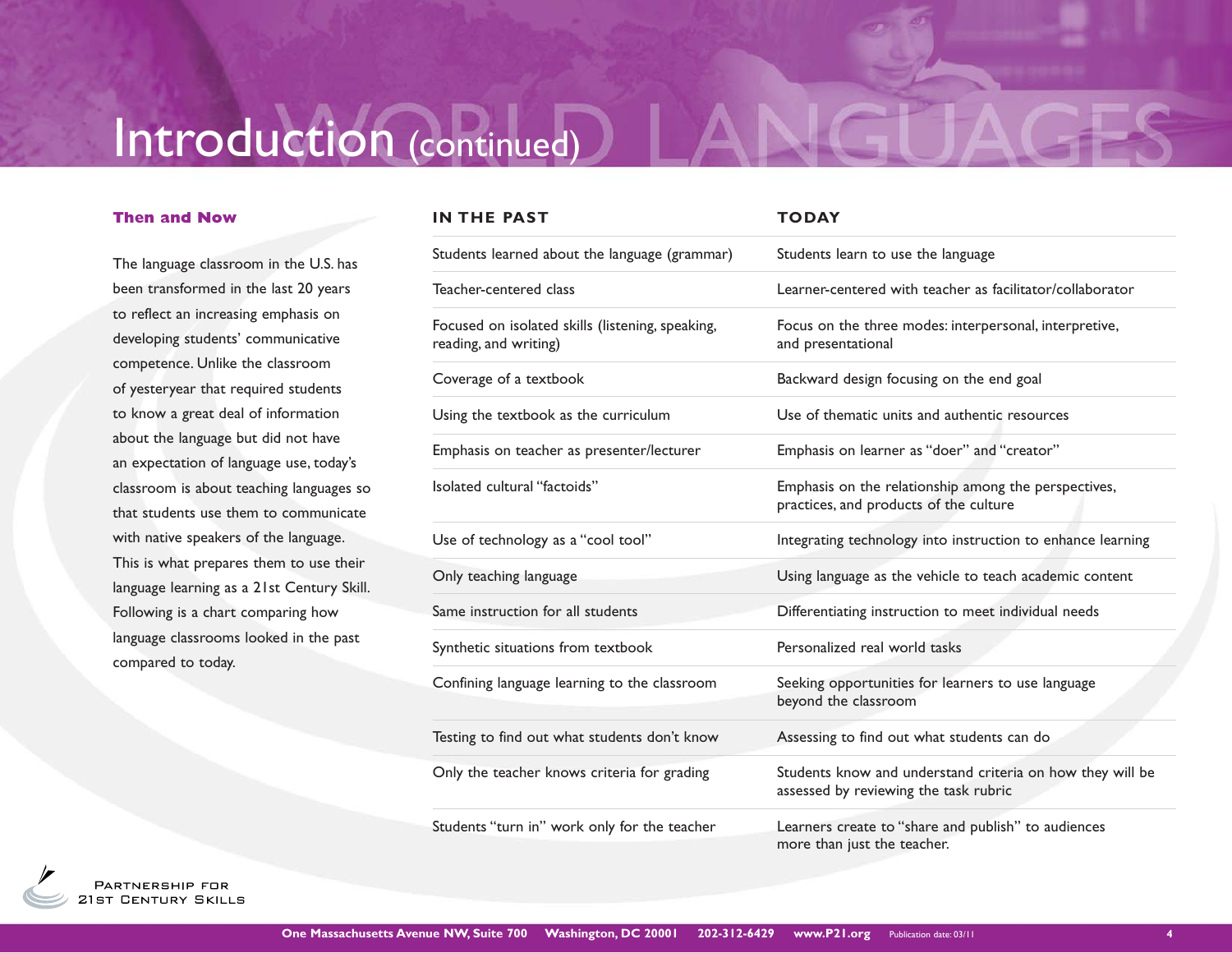# Introduction (continued)

### **INTERDISCIPLINARY THEMES**

**Global Awareness.** Language education and cultural understanding are at the heart of developing global awareness for students. In order to understand and address global issues, it is important to understand the perspectives on the world that speakers of other languages bring to the table. By learning other languages, students develop respect and openness to those whose culture, religion, and views on the world may be different. Language students are able to interact with students from the target language in order to discuss issues and reach solutions.

### **Financial, Economic, Business and Entrepreneurial Literacy.**

Students in language classes learn about financial and economic issues in the target Financial<br>Literacy language culture(s) and are able to compare and contrast with those of the United States. According to the Committee for Economic Development (CED), "…cultural competence and foreign language skills can prove invaluable when working on global business teams or negotiating with overseas clients." In addition, the changing demographics in the U.S. make language capability a requisite for interacting with non-English speaking communities domestically as well as internationally.

Those who are able to communicate with others in their native language will naturally feel more empowered to negotiate with those around the world as they engage in entrepreneurial activities.



**Civic Literacy.** Language learners become aware of the judicial, legislative and government functions of the target language country(ies) and are able to compare and contrast those with the civil liberties and responsibilities in the U.S. Because they can communicate in the target language, they are able to engage in discussions with other students and participate in activities in which they discuss civic life in their respective countries.

**Health Literacy.** Language learners are engaged in a value-added activity as they can address global health and environmental issues in the target language and understand materials that were written for native speakers of that language. They have access to information because they can understand the language and can thus engage in global discussions on health, environmental, and public safety issues, and can prepare for careers in these fields.





### **MODES OF COMMUNICATION**

## **Interpersonal mode.**

Interpersonal mode is active oral or written communication in which the participants negotiate meaning to make sure that their message is understood.

## **Interpretive mode.**

Interpretive mode is the ability to listen to or read a text and interpret the meaning.

## **Presentational mode.**

Presentational mode is written or oral communication in which the presenter must take into account the impact on the audience since this is one-way communication with limited opportunity for feedback.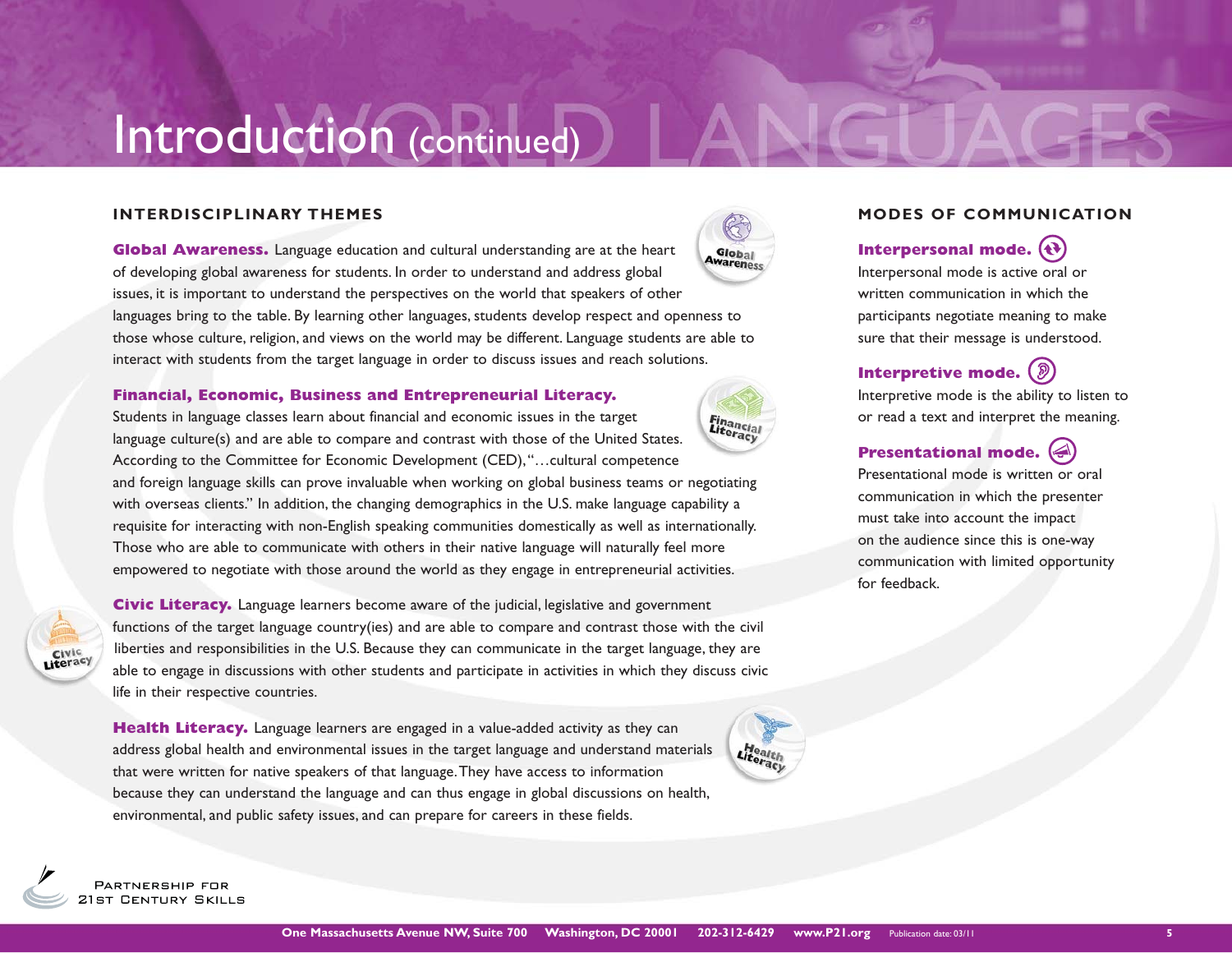## **Communication**

*Students as effective communicators use languages to engage in meaningful conversation, to understand and interpret spoken language and written text, and to present information, concepts, and ideas.*

- *Articulate thoughts and ideas effectively using oral, written and nonverbal communication skills in a variety of forms and contexts.*
- *Use communication for a range of purposes (e.g. to inform, instruct, motivate, and persuade).*
- *Communicate effectively in diverse multi-lingual environments.*

OUTCOME: Students in the novice range are able to comprehend and use short memorized phrases and sentences.

This proficiency level reflects the beginning stages of language learning which could be at the elementary, middle, or high school levels.

EXAMPLE: Students listen to authentic audio clips featuring native speakers describing an event, and can match the oral description to a picture, or put pictures in the order of the sequence of events as described.

EXAMPLE: Students interview family members to find out the ingredients in their favorite recipes. They make a list of the ingredients and then compile a book of popular recipes in the target

EXAMPLE: Students browse the website of a current popular magazine in a target language country. They identify the emotions of the people in the photo based on their interpretation of visual and linguistic cues and then discuss their findings

EXAMPLE: Students read several authentic menus and identify which would be appropriate for different people based on likes/dislikes and special dietary needs. (a)

language.

with their classmates.



OUTCOME: Students in the intermediate range are able to express their own thoughts, provide descriptions, and communicate about familiar topics using sentences and strings of sentences. They comprehend general concepts and messages about familiar and occasionally unfamiliar topics. They can ask questions on familiar topics.

Students reach this proficiency range generally after 4-5 years in a language program depending on its intensity.

EXAMPLE: Students prepare an electronic infobrief in the target language that provides information about daily life in the United States to prepare for a visit from an e-pal from the target language country.  $\blacktriangleleft$ 

EXAMPLE: Students work in groups to research local restaurants and produce restaurant reviews in the target language. They map the restaurants on internet maps and give directions to the restaurants in the language.

Literacy

EXAMPLE: Students write a short email describing their school's technology, its use in class, and appropriate-use guidelines. They ask students of a teacher in a target language country to describe the same at their school, and then discuss the similarities and differences.

### **Novice Range 1 Advanced Range 1 Advanced Range 1 Advanced Range 1 Advanced Range**

OUTCOME: Students in the advanced range are able to narrate and describe using connected sentences and paragraphs in at least three time frames when discussing topics of personal, school, and community interest and can comprehend main ideas and significant details regarding a variety of topics.

Students generally reach this proficiency range after participating in a well-articulated standardsbased K-12 language program.



EXAMPLE: In a simulated training exercise, students will roleplay scenarios between airline passengers and flight attendants on a flight to a target language country. Possible scenarios include: passengers who (a) are concerned about missing their connecting flight (b) have food allergies or (c) are becoming ill.

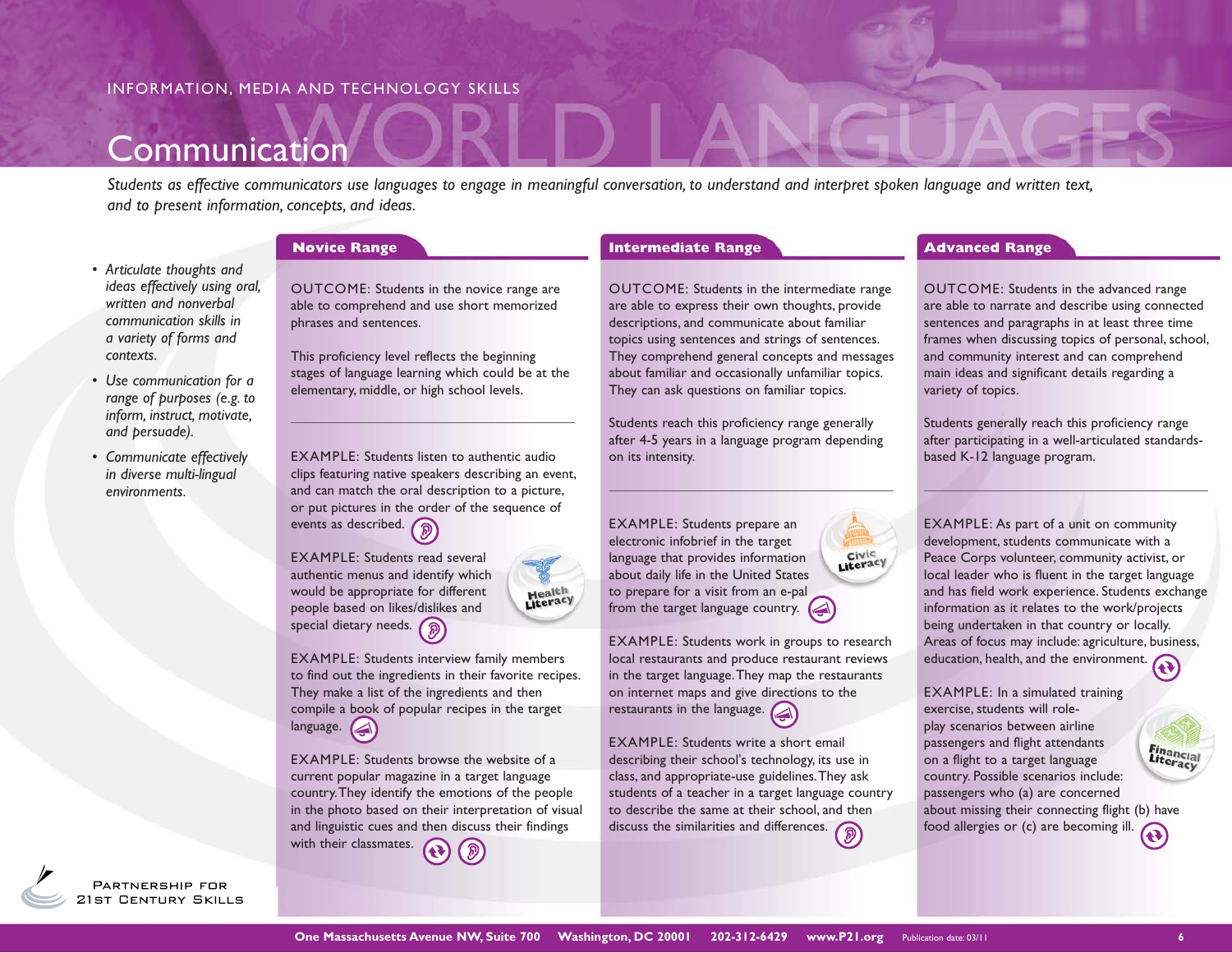## Communication (continued)

*Students as effective communicators use languages to engage in meaningful conversation, to understand and interpret spoken language and written text, and to present information, concepts, and ideas.*

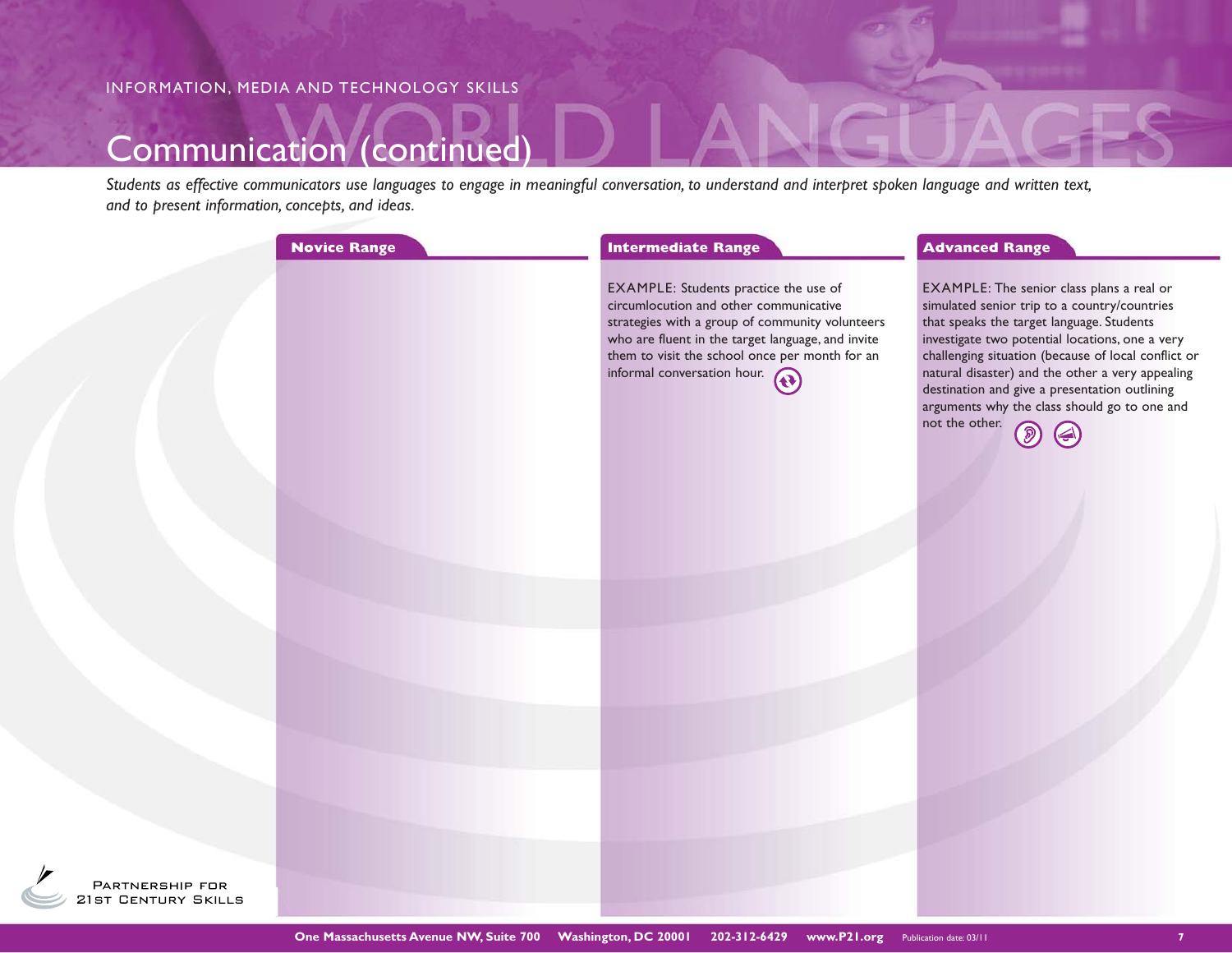## Collaboration

*Students as collaborators use their native and acquired languages to learn from and work cooperatively across cultures with global team members, sharing responsibility and making necessary compromises while working toward a common goal.* 

- *Articulating thoughts and ideas clearly and effectively through speaking and writing*
- *Demonstrating the ability to work effectively with diverse teams*
- *Exercising flexibility and willingness to be helpful in making necessary compromises to accomplish a common goal*
- *Assuming shared responsibility for collaborative work*

EXAMPLE: Students team with another class in a target language country to identify and compare endangered species in both countries, and collaborate to produce a multi-media informational presentation for their peers using basic information in the target language.

#### **Novice Range <b>Advanced Range Advanced Range Advanced Range Advanced Range Advanced Range**

EXAMPLE: Students work in teams of classmates or team with another class in a target language country to research and analyze costs for a summer study abroad program in a variety of possible destinations in one or more target language countries. Students share responsibility for looking up certain information, exchange information, and complete a cost-benefit analysis to decide the best place to study based on the available budget.  $\mathcal{D}$ 

EXAMPLE: During career week at school, students research job ads in the target language on Internet databases (or in print media) to locate jobs in which

they are interested. They choose one each and prepare themselves for an interview by writing a résumé and cover letter and submitting it to classmates. Students are placed into small groups (interview teams) and must review the documents of prospective applicants. Candidates participate in an oral interview in a panel format. Panelists prepare questions for their colleagues and the interviewees must explain their skills and why they should get the job. Students "rate" candidates on a rubric that they have designed as

Financial<br>Literacy



EXAMPLE: In small groups, students design a product and develop a marketing campaign for this product to sell it to consumers in a target country. Students present their marketing campaigns to students in the target language country via target language media outlets.

 $\mathbf{G}$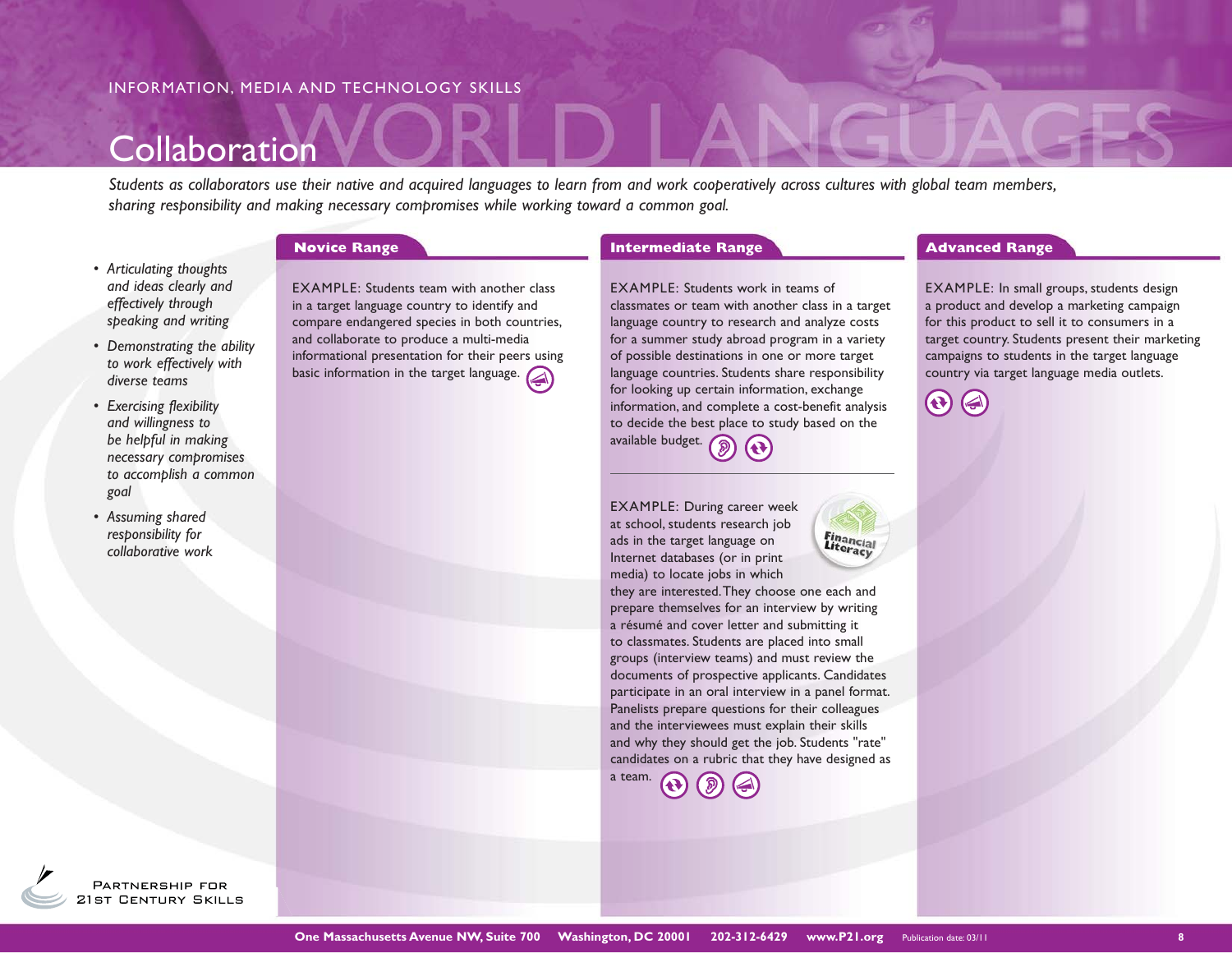## Critical Thinking and Problem Solving

*Students as inquirers frame, analyze, and synthesize information as well as negotiate meaning across language and culture in order to explore problems and issues from their own and different perspectives.*

- *Exercising sound reasoning in understanding*
- *Making complex choices and decisions*
- *Understanding the interconnections among systems*
- *Identifying and asking significant questions that clarify various points of view and lead to better solutions*
- *Framing, analyzing and synthesizing information in order to solve problems and answer questions*

EXAMPLE: Students develop a survey to investigate the eating **Health**<br>Literacy habits of the class, interview students, analyze the data in terms of good nutritional habits, synthesize it into a graph, and create a document to share the results with others.

EXAMPLE: With the job title omitted, students read various **Financial** job/career ads and then match the appropriate job title to the ad. Students are divided into groups. Each group is asked to investigate 3-5 different career/ job sites and identify the jobs and careers that are in high demand in a particular city, region, or country. Students present their findings to the class.

EXAMPLE: Using a word cloud generator, present students with a graphic visualization of a text (poem, song, rhyme, fable) and have them predict (whole class, groups or pairs) the main theme, idea or key concepts.

#### **Novice Range 19 Construction Construction Construction Construction Construction Construction Construction Construction Construction Construction Construction Construction Construction Construction Construction Constructi**

EXAMPLE: Students explore an environmental issue in a target language country with a group of peers from that country. Together they propose solutions that are environmentally safe.

EXAMPLE: Students examine a variety of resumes from Internet sites. They then identify possible jobs/careers that the resume writer(s) might seek. Using an Internet resume site, students complete a template for a job/career they might have at some time in the future, and write a cover letter in which they "apply for" a prospective job. Students organize a class job/career fair, alternately playing the roles of interviewer and interviewee.

EXAMPLE: Students investigate an immigration issue in the US and a targetlanguage country, analyze and synthesize the information, and propose a solution in the form of a letter to the editor.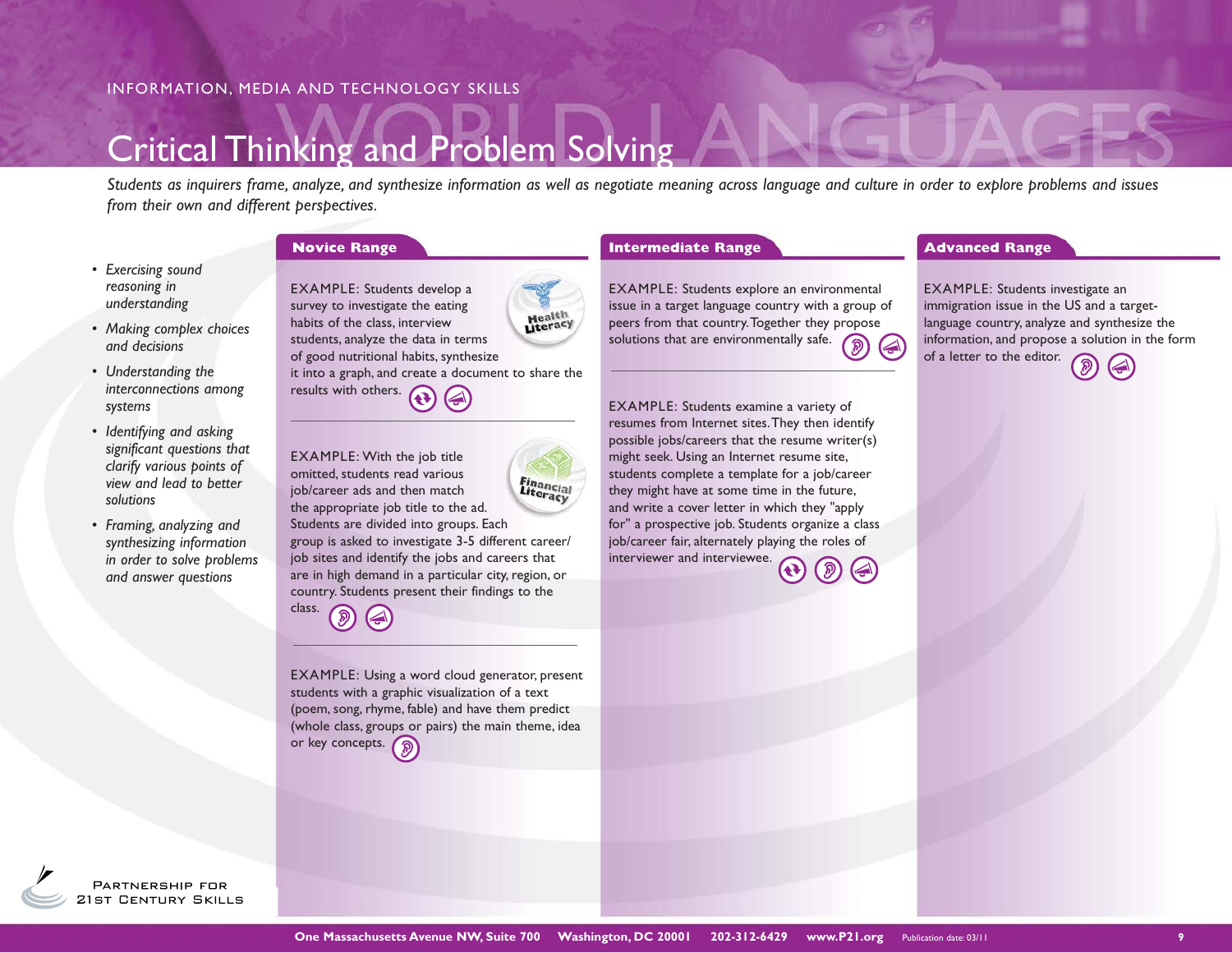## Creativity and Innovation

*Students as creators and innovators respond to new and diverse perspectives. They use language in imaginative and original ways to make useful contributions.*

- *Demonstrating originality and inventiveness in work*
- *Developing, implementing and communicating new ideas to others*
- *Being open and responsive to new and diverse perspectives*
- *Acting on creative ideas to make a tangible and useful contribution to the domain in which the innovation occurs*

EXAMPLE: Students create a song to help others learn about endangered species in a target language country.

EXAMPLE: Students identify and select images of importance to them from a service learning situation. They brainstorm with their peers to produce a list of words and phrases that they associate with the image. They then share the image with others from different target cultures asking them to identify words and phrases they associate with the images. They create a multimedia presentation that captures what they and others have shared in an effort to convince others to engage in volunteer work.

EXAMPLE: Students browse online recipes from target language sites and work in pairs to change ingredients to a healthier alternative, which they present to the class.

EXAMPLE: Students create raps and/or poems reflecting a perspective, such as a "coming of age" event in the target culture and compare this with the "coming of age" process in the U.S. such as getting a driver's license or the right to vote. These examples are then shared with peers in the target culture who have completed a similar project and the results are shared on a social media website with comments in the target language.

EXAMPLE: Students work in groups to identify different volunteer vacation opportunities around the world. They connect via technology with target language speakers who work with these projects to learn more and to find out what a typical day is like when working on a volunteer project. They create a multi-media presentation to share with others on the importance of the work that is being done.  $\binom{2}{3}$ 

EXAMPLE: Students rework a familiar story, such as Goldilocks and the Three Bears so that it takes place in a target language culture and incorporates elements of the target culture. Students then retell the story with visuals using narrated presentation or other software. Students share and discuss stories with e-pals.

#### **Novice Range <b>Advanced Range Advanced Range Advanced Range Advanced Range Advanced Range**

EXAMPLE: Students design a unique game (board game or video game) that explores multiple alternative scenarios. to introduce gamers to a global issue.

EXAMPLE: Students investigate alternative energy projects in a target language country (ex: Solar Literacy Decathlon Europe) and use ideas gleaned from their investigation to design and explain an original design of an electric car, solar house, or renewableenergy alternative specific to their school. Students vote on the best use of renewable energy and defend their choice in an alternative

energy publication.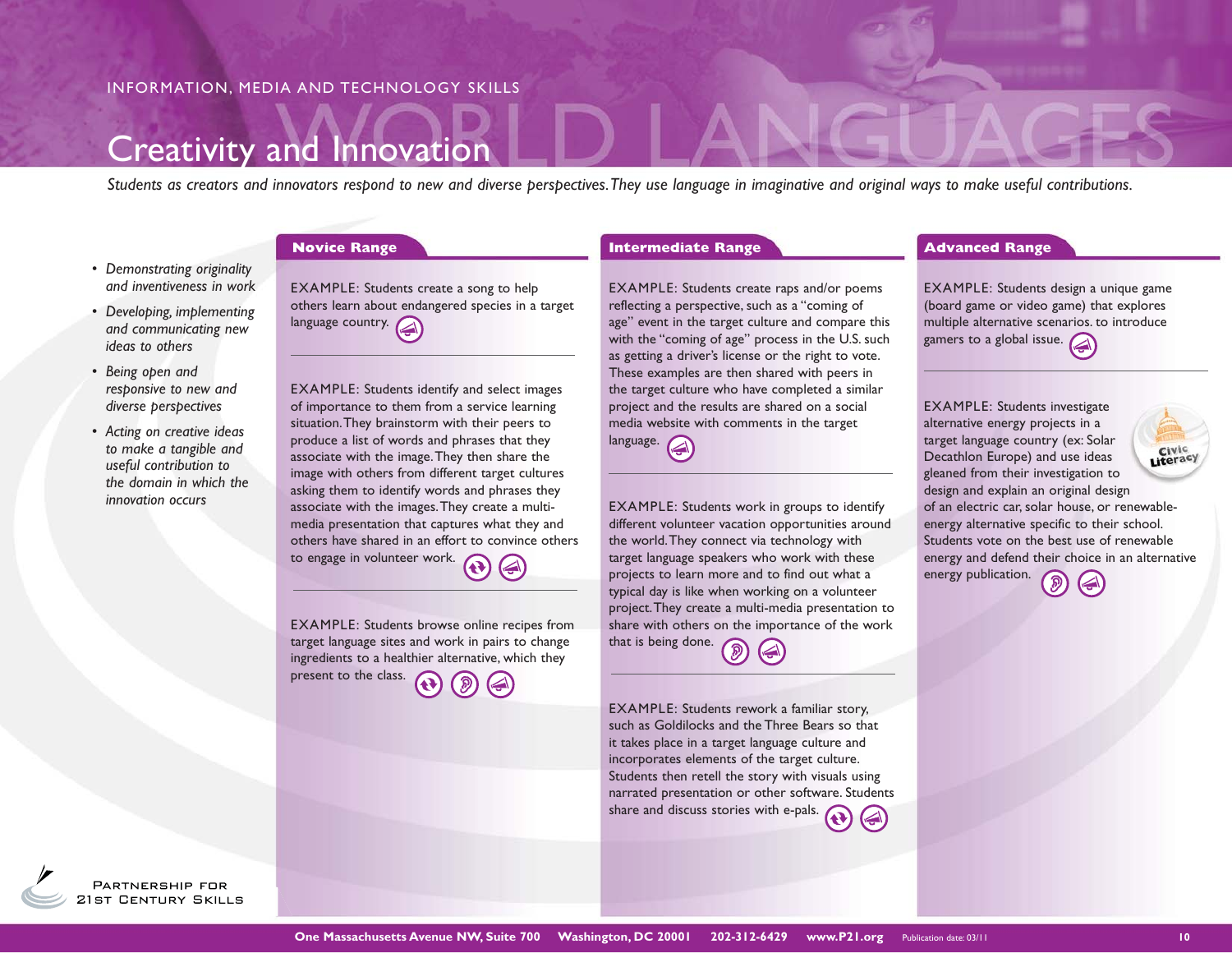## Creativity and Innovation (continued)

*Students as creators and innovators respond to new and diverse perspectives. They use language in imaginative and original ways to make useful contributions.*

|       | <b>Novice Range</b> | <b>Intermediate Range</b>                                                                                                                                                                                                                                                                                                                                                                                                                                                                                                                                                                                                                                                                | <b>Advanced Range</b> |
|-------|---------------------|------------------------------------------------------------------------------------------------------------------------------------------------------------------------------------------------------------------------------------------------------------------------------------------------------------------------------------------------------------------------------------------------------------------------------------------------------------------------------------------------------------------------------------------------------------------------------------------------------------------------------------------------------------------------------------------|-----------------------|
|       |                     | <b>EXAMPLE: Student Created Museum: after</b><br>deciding upon a topic of significant cultural and/<br>or historical interest, students propose research<br>questions, divide themselves into teams to<br>conduct research and locate representations of<br>artifacts. Then they compile the research and<br>artifacts into a series of museum exhibits for<br>which they serve as the docents. Members of the<br>target language community serve as consultants<br>on the project during its development. The<br>student docents prepare a virtual tour of the<br>museum to share with their peers both within<br>the school community and in the target language<br>country. $\bigcap$ |                       |
|       |                     |                                                                                                                                                                                                                                                                                                                                                                                                                                                                                                                                                                                                                                                                                          |                       |
|       |                     |                                                                                                                                                                                                                                                                                                                                                                                                                                                                                                                                                                                                                                                                                          |                       |
|       |                     |                                                                                                                                                                                                                                                                                                                                                                                                                                                                                                                                                                                                                                                                                          |                       |
|       |                     |                                                                                                                                                                                                                                                                                                                                                                                                                                                                                                                                                                                                                                                                                          |                       |
| P FOR |                     |                                                                                                                                                                                                                                                                                                                                                                                                                                                                                                                                                                                                                                                                                          |                       |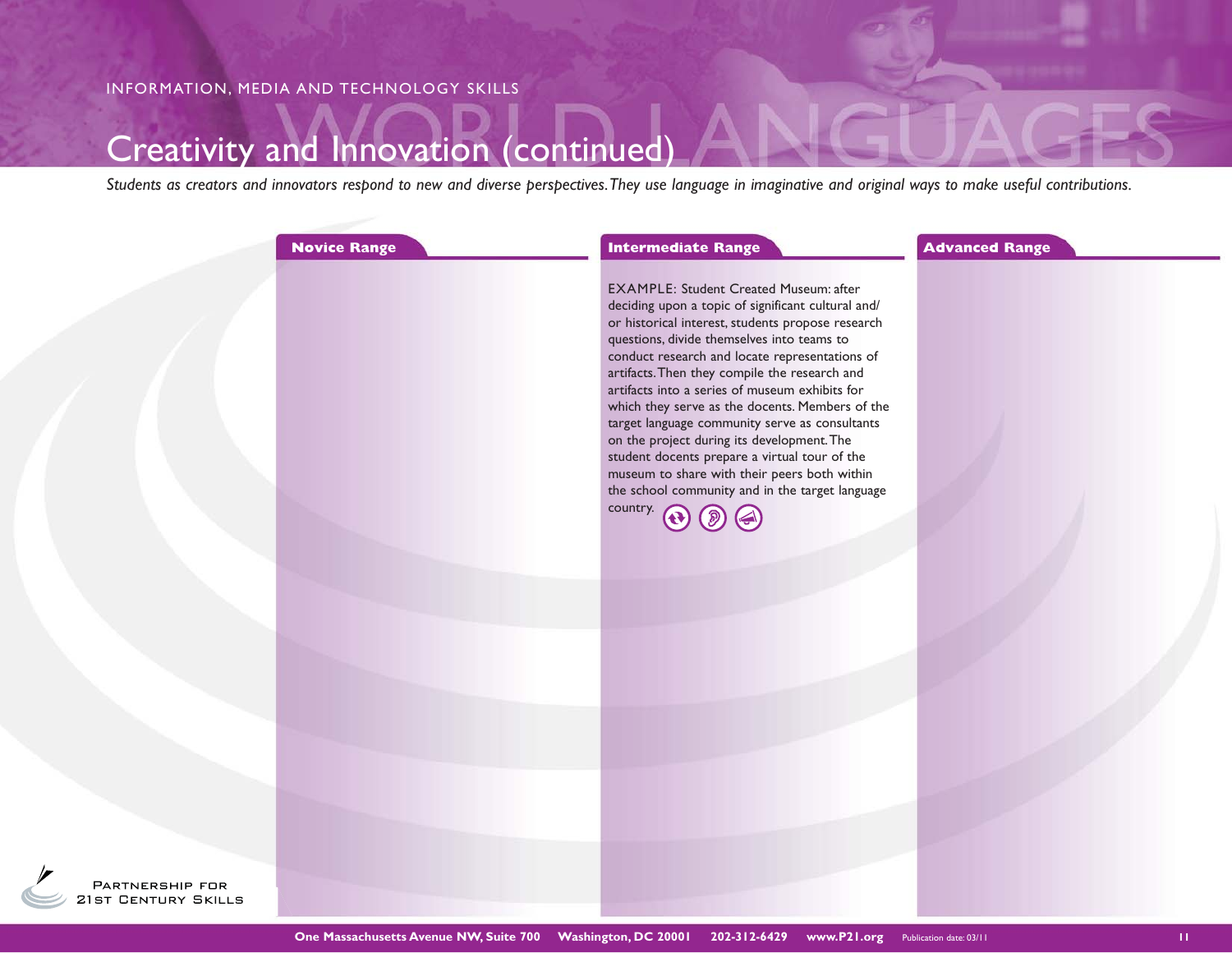## Information Literacy

*Students as informed global citizens access, manage, and effectively use culturally authentic sources in ethical and legal ways.* 

- *Accessing information efficiently and effectively, evaluating information critically and competently and using information accurately and creatively for the issue or problem at hand*
- *Possessing a fundamental understanding of the ethical/legal issues surrounding the access and use of information*



EXAMPLE: Students find a food pyramid or similar nutritional guide online from a target language country and read it to understand healthy eating in that country. They go shopping on a target language



**Health**<br>Literacy

EXAMPLE: Students research activities of various United Nations theme days (for example, World Food Day, World AIDS Day) on websites from the United Nations and target language countries. Each student (or student team) selects a participating country and develops a digital poster of its activities related to the celebration.



**Novice Range 19 Construction Construction Construction Construction Construction Construction Construction Construction Construction Construction Construction Construction Construction Construction Construction Constructi** 

EXAMPLE: Students access music in the target language and develop a website to showcase the various musical genres following legal and ethical guidelines for posting and sharing music. They compare and contrast the laws for posting and sharing music in the U.S. and the target language country.

EXAMPLE: Students use various target language media to gather information about target culture Literacy Presidential election candidates and create a digital poster about the candidate of their choice. They also identify examples of propaganda found in the course of their research. Mock class voting will take place prior to the actual election, and results will be displayed in a chart.

EXAMPLE: Students access information in the target language online related to children's rights and labor laws, and engage in a debate related to this issue using an on-line platform to connect with speakers in a target language country.

EXAMPLE: Students use various target language media to follow target language Presidential campaign promotions (ads, commercials, etc.) and create a short promotion for their chosen



**Financial**<br>Literacy

candidate and his/her platform or "cause" using video or podcasts Students identify differences in advertising techniques, comparing and contrasting candidate promotions with those used for recent U.S. elections. Mock class voting will take place prior to the actual election, and results will be compared and analyzed in an article for the students' school newspaper and the newspaper of the students' sister school.

EXAMPLE: Students work in groups of 3-4 to prepare a live news broadcast using websites from various news sites. Students will use information on local, regional, and world news from a target language website to produce a news broadcast.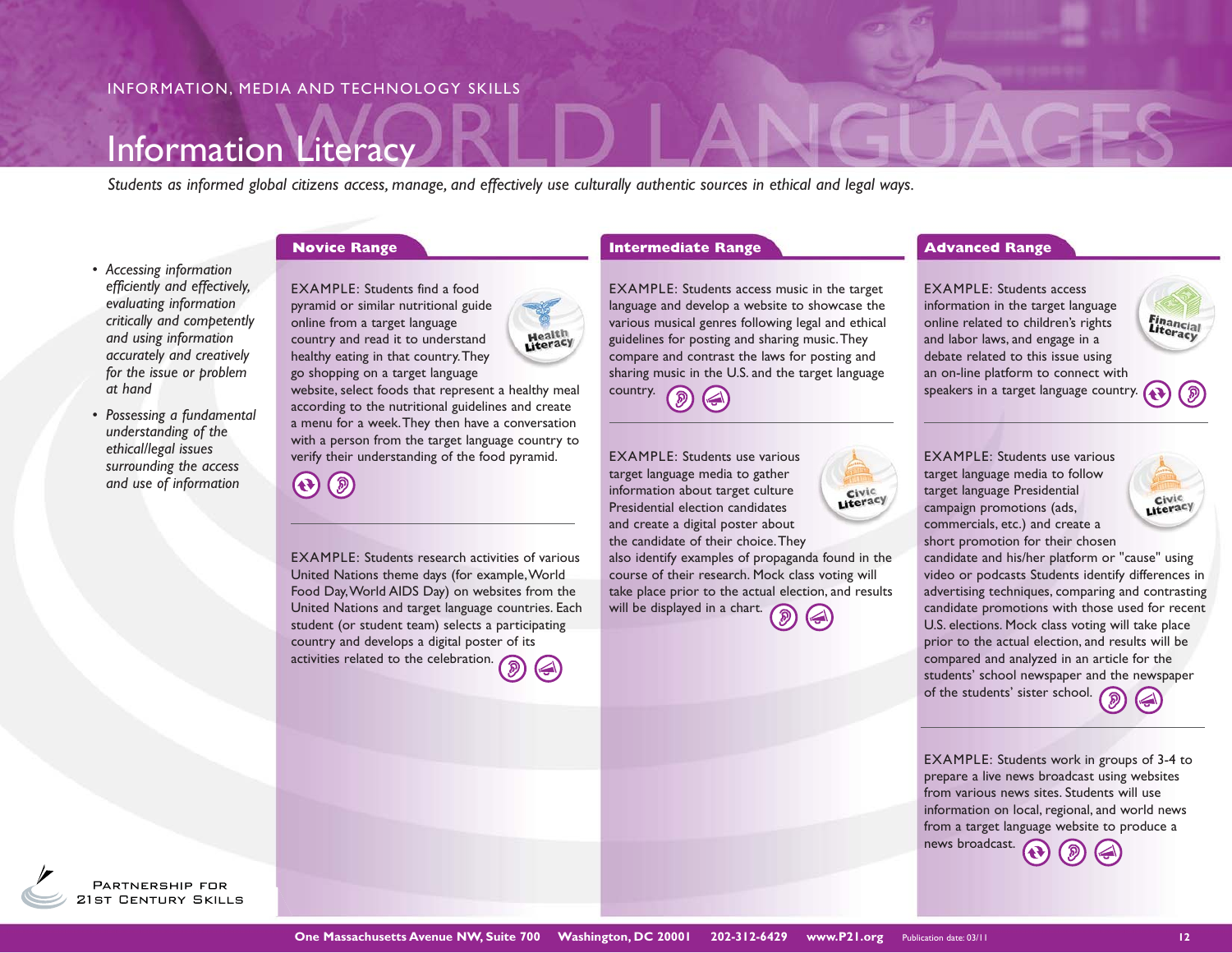## Media Literacy

*Students as active global citizens evaluate authentic sources to understand how media reflect and influence language and culture.* 

### *• Understanding how media messages are constructed, for what purposes and using which tools, characteristics and conventions*

- *Examining how individuals interpret messages differently, how values and points of view are included or excluded and how media can influence beliefs and behaviors*
- *Possessing a fundamental understanding of the ethical/ legal issues surrounding the access and use of information*

EXAMPLE: Students identify movie titles of U.S. films showing in a target language country and then discuss in English why those movies are popular in other countries and what they reflect about American culture.

EXAMPLE: Students compare news headlined by the target culture(s) and their home community to determine what sorts of events are considered important. Similarities and differences are graphed and discussed.

**Novice Range 19 Construction Construction Construction Construction Construction Construction Construction Construction Construction Construction Construction Construction Construction Construction Construction Constructi** 

EXAMPLE: Students view several advertisements from a target country and analyze the strategies from a target to  $\frac{1}{2}$ , used to market the product.

EXAMPLE: Working in small groups, learners review websites from a target culture that provide information about the learners' home city or state. Based on information given in the target culture and original research, each small group collaborates with other groups in class to develop an informational entry about their city, state or school and posts it to an online encyclopedia site.

EXAMPLE: Students share selected TV commercials or ads from the target language. Students discuss the products to be sold and identify the words or phrases used to persuade the public. Students identify the advertising strategies or marketing techniques used to appeal to their emotions. They then compare these ads and products.

EXAMPLE: Students listen to online programming of the news from the target language country related to a current U.S. event and analyze how the target culture perspectives influence how that event is covered.

EXAMPLE: Students write and post book reviews to a target language website after reading a book in the target language.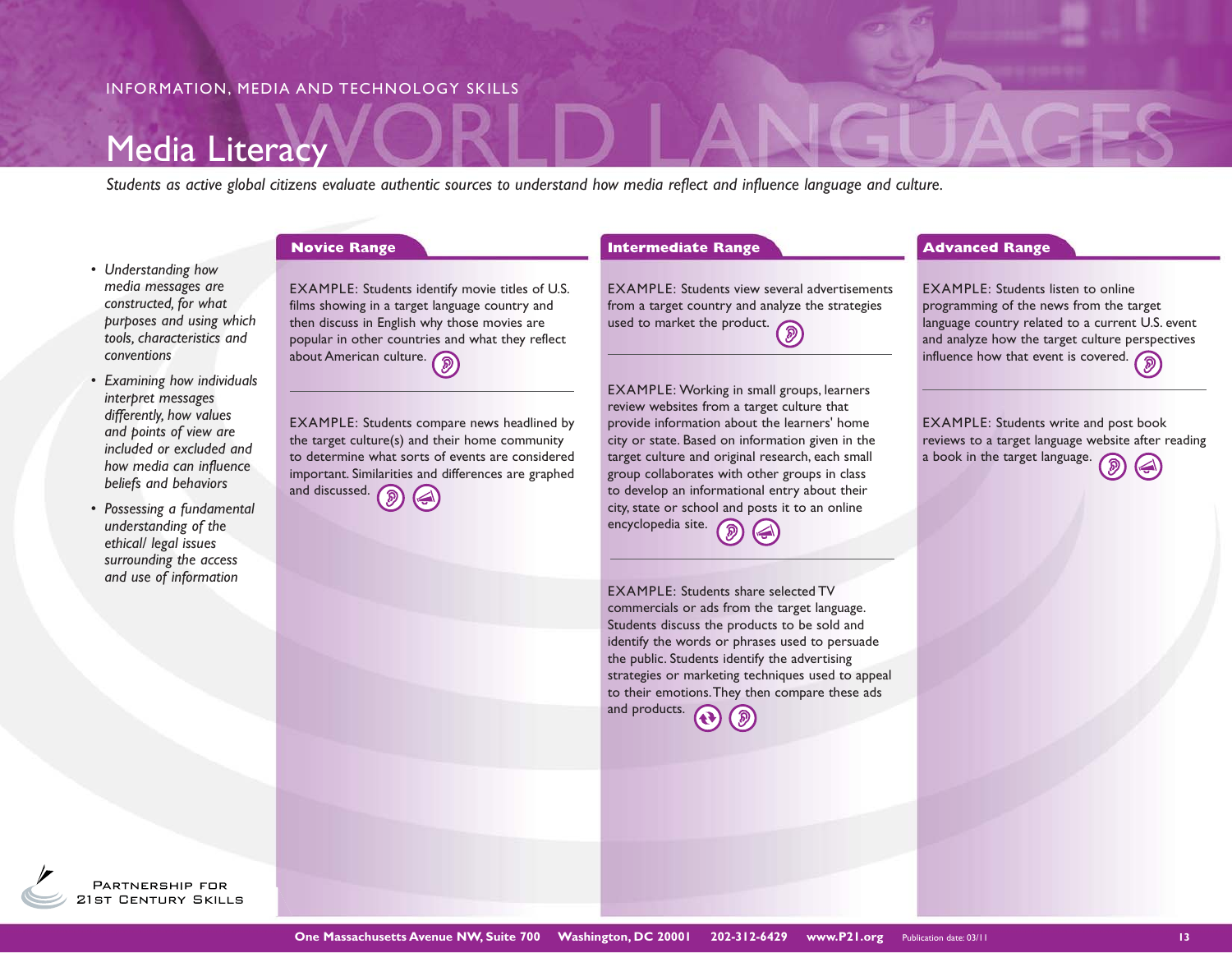## **Technology Literacy**

*Students as productive global citizens use appropriate technologies when interpreting messages, interacting with others, and producing written, oral, and visual messages.*

*• Using digital technology, communication tools and/ or networks appropriately to access, manage, integrate, evaluate, and create information in order to function in a knowledge economy*

*• Using technology as a tool to research, organize, evaluate and communicate information, and understanding of the ethical/legal issues surrounding the access and use of information*

EXAMPLE: Students engage in e-pal exchanges with students in a target country comparing how much time students spend on homework and how much time they spend on leisure activities. The students compile the survey results and compare them across cultures.

EXAMPLE: Students listen to an emergency weather report describing a major approaching storm and create a text message in the target language to warn their friends playing soccer in the field near the school.

#### **Novice Range 19 Construction Construction Construction Construction Construction Construction Construction Construction Construction Construction Construction Construction Construction Construction Construction Constructi**

EXAMPLE: Students prepare a multimedia presentation in which they show how education in the United States is similar to and different from education in the target culture.

EXAMPLE: Students as market researchers design and conduct an online survey for a new restaurant Financial<br>Literacy regarding changing the menu by adding some new international foods items. They then analyze the survey data and create an online graph that summarizes the survey results. Finally in a visual and narrative report to the restaurant manager, using tools such as presentation or animation software, students make recommendations for menu changes and additions.

EXAMPLE: Students connect with a target language class using internet telephony or similar application and exchange information related to technology tools that students use in both schools. Students discuss how the tools have evolved over time and how they have affected educational practices.

EXAMPLE: Students create social media profiles in the target language posing as different characters from a book. They build their profiles according to the characters in the book and post regularly in the target language from the point of view of those characters.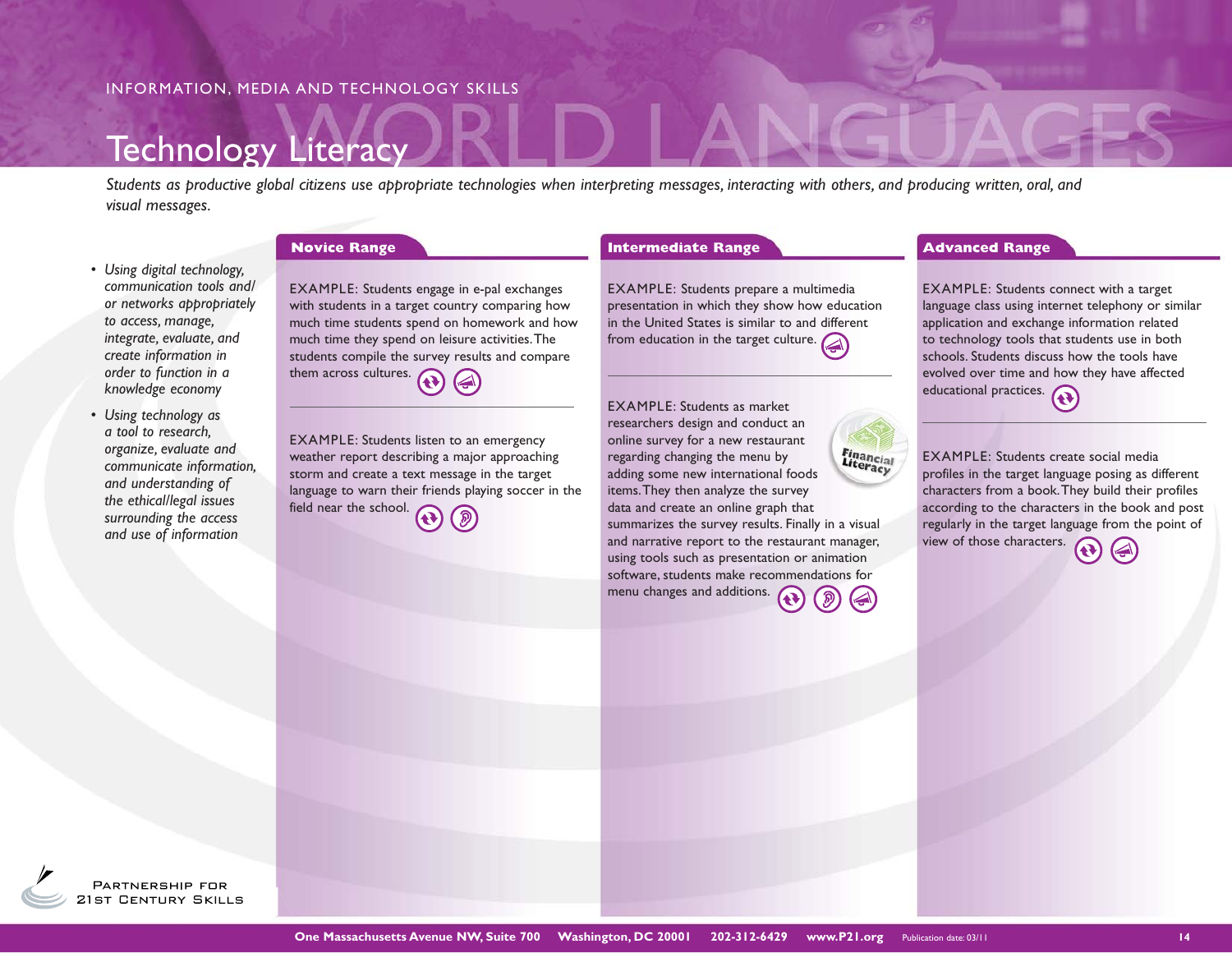## Flexibility and Adaptability

*Students as flexible and adaptable language learners are open-minded, willing to take risks, and accept the ambiguity of language while balancing diverse global perspectives.*

### *• Adapting to varied roles and responsibilities*

*• Working effectively in a climate of ambiguity and changing priorities*

EXAMPLE: Students visit a local community center for senior citizens who speak the target language. They research foods that represent the cultures of the native and reach consensus on two snacks to prepare and serve during their visit. They serve the snacks to the senior citizens while engaging them in conversation about their native country.

EXAMPLE: Students take a variety of different roles (manager, writer, editor, publisher) while working in small groups and with teams of their peers from the target language country to create a multi-part digital presentation about an issue affecting both their own and the target culture population. The presentation includes proposed solutions which they then present to local officials in their respective communities.

EXAMPLE: Working in small groups, each group is assigned a city located in the target culture. Students plan a trip to their specific city. Each day of the unit the instructor gives the group a travel problem to solve. Using their own knowledge, the knowledge of their group members, or knowledge acquired digitally, each group solves the problem to their own satisfaction and reports their solution to class. The next "day" in the sequence, the instructor gives them back their solution, and adds a complication or factor that makes the original solution unworkable or now inappropriate. The group solves the new problem based on the additional information and reports out.

#### **Novice Range 19 Construction Construction Construction Construction Construction Construction Construction Construction Construction Construction Construction Construction Construction Construction Construction Constructi**

EXAMPLE: Students create a virtual or real museum on a topic of current interest or relevance to the target culture. Students determine the theme, quantity, and nature of exhibits, plan for advertising and create or collect all necessary materials.

EXAMPLE: Working in small groups, each group will plan an imaginary Eco-tour. Each group chooses an ecological purpose and a location. Using digital media, the group develops a travel diary defining sociological Information (ecological issue, current situation, future consequences or ramifications, and tasks the group will complete to contribute to changes); practical Information (travel arrangements, cultural issues, financial issues), and personal reflections (each group member makes commentary-real or imaginedregarding their own personal commitment to the trip/issue).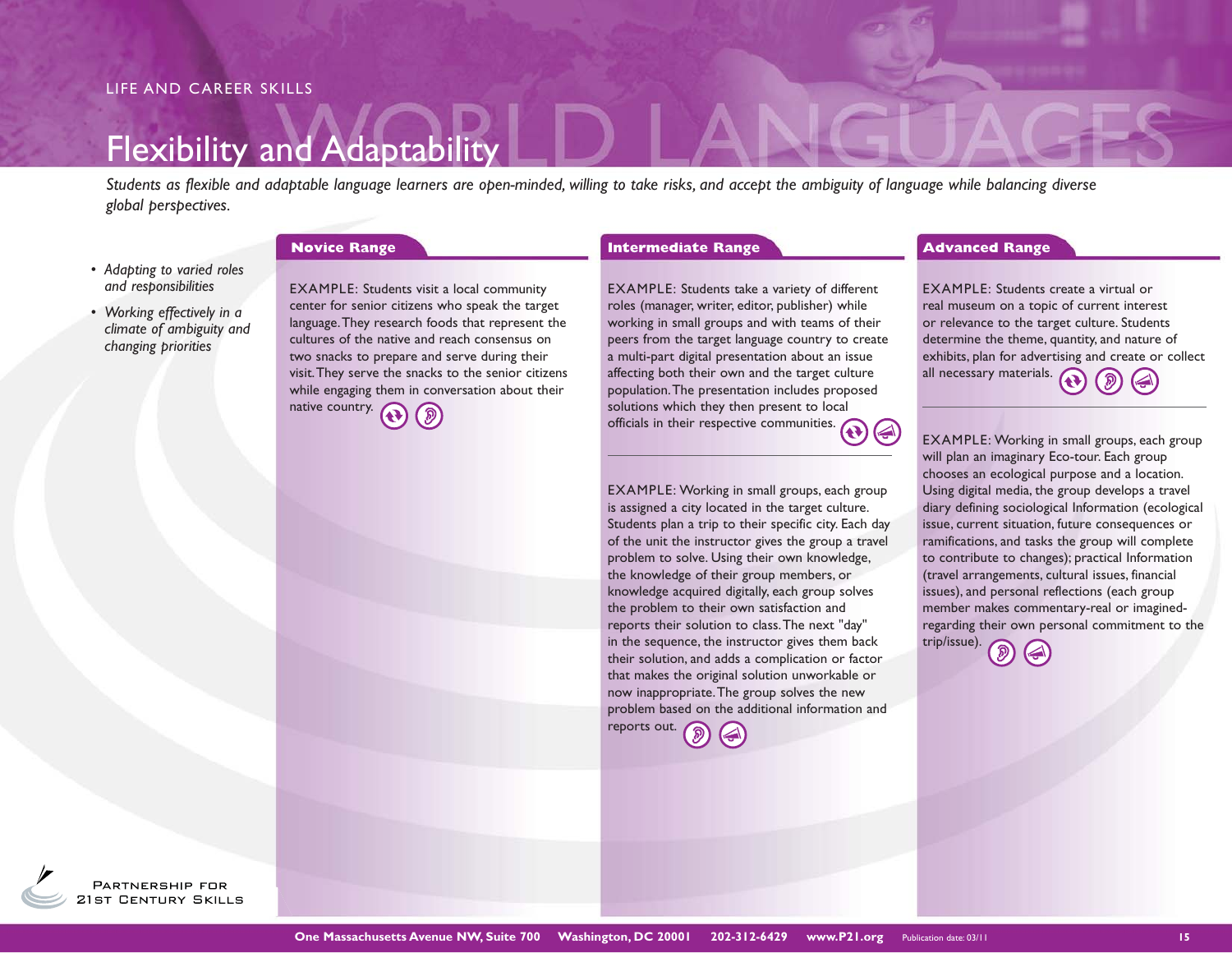## Initiative and Self-Direction

*Students as life-long learners are motivated to set their own goals and reflect on their progress as they grow and improve their linguistic and cultural competence.* 

- *Monitoring one's own understanding and learning needs*
- *Going beyond basic mastery of skills and/ or curriculum to explore and expand one's own learning and opportunities to gain expertise*
- *Demonstrating initiative to advance skill levels towards a professional level*
- *Defining, prioritizing and completing tasks without direct oversight*
- *Utilizing time efficiently and managing workload*
- *Demonstrating commitment to learning as a lifelong process*

EXAMPLE: Students use a self-assessment checklist to set goals for the semester, collect evidence of their learning and post them to a classroom wiki in order to showcase their progress. Throughout the course of the semester, students check in with their teachers and discuss their progress and strategies to use to meet their goals.

**Novice Range 19 Construction Construction Construction Construction Construction Construction Construction Construction Construction Construction Construction Construction Construction Construction Construction Constructi** 

EXAMPLE: Students choose a global topic and throughout the semester use their free reading time as well as time outside of the classroom to find authentic resources in the target language in order to advance their understanding about the topic. Students summarize their learning at the end of the year by sharing it with their classmates in an online space such a blog, wiki, etc.

EXAMPLE: High school students volunteer after school on a monthly basis at a local elementary school or other community venue with a high immigrant population, providing translation and interpretation services for the school community. Students use a reflection journal to document their strengths and identify areas of needed language growth each month. They set a learning target based on each previous volunteer session, and then document their language growth and cultural perspectives gained from working with the native speakers.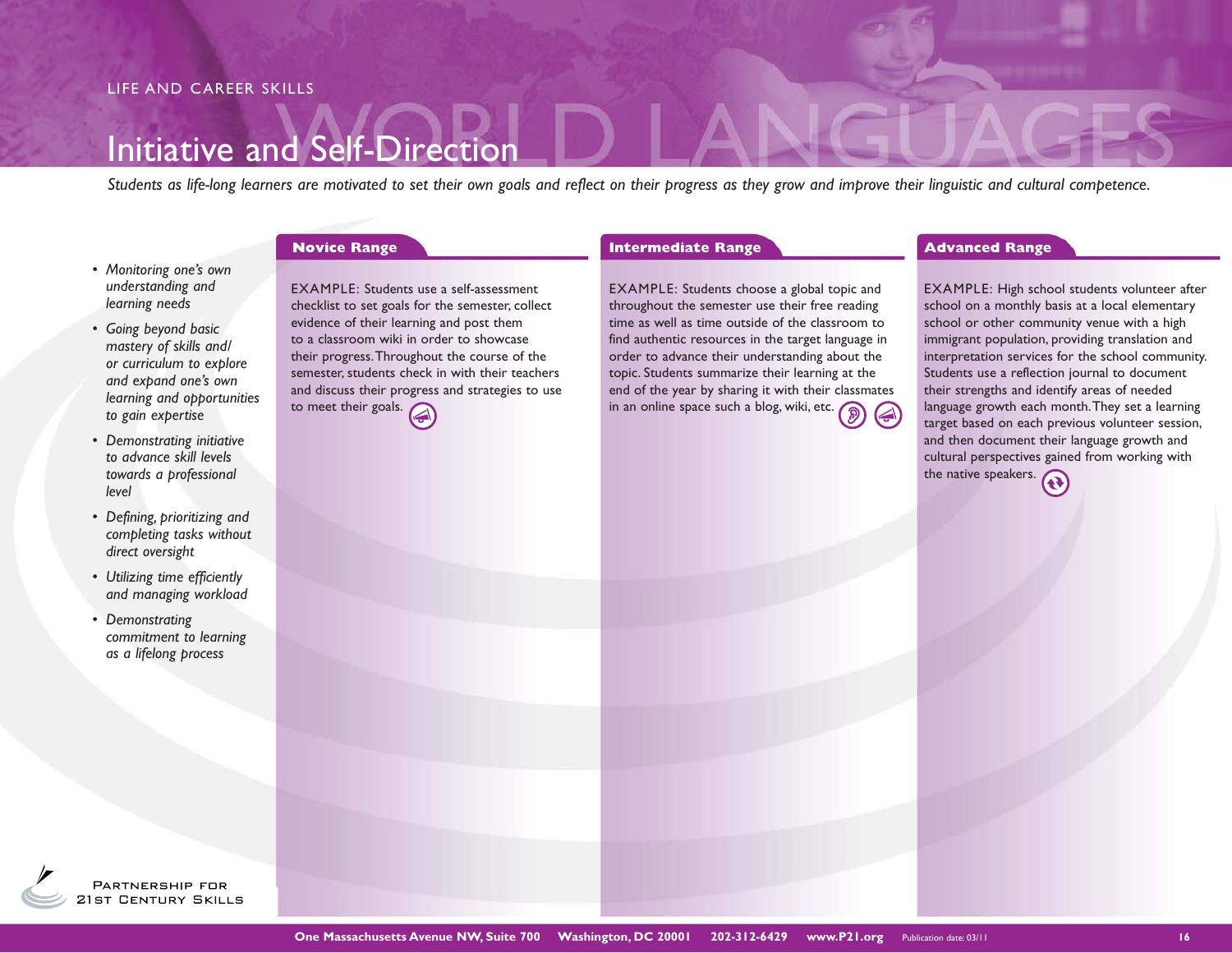#### LIFE AND CAREER SKILLS

## Social and Cross-Cultural Skills

*Students as adept language learners understand diverse cultural perspectives and use appropriate socio-linguistic skills in order to function in diverse cultural and linguistic contexts.* 

- *Working appropriately and productively with others*
- *Leveraging the collective intelligence of groups when appropriate*
- *Bridging cultural differences and using differing perspectives to increase innovation and the quality of work*

EXAMPLE: In order to make students from a target language culture feel more welcome in the school, students learn to use appropriate gestures and oral expressions for greetings, leavetakings, and common classroom interactions, and incorporate them into their daily routines.  $\bigodot$ 

EXAMPLE: Students demonstrate gestures, table manners, greetings and leave takings (etc) via short, rehearsed skits to be presented to the student **body during Discover Languages Month.** 

EXAMPLE: Students diagram and report their families' eating times and habits to come up with a chart Health<br>Literacy of what is culturally "normal" for them as a class. This chart is then compared with heritage speakers in the school or community, a partner school, or alternatively, an Internet investigation. An analysis of the transition from morning to afternoon to evening/night, school attendance times, and work times is conducted.

**Novice Range 19 Construction Construction Construction Construction Construction Construction Construction Construction Construction Construction Construction Construction Construction Construction Construction Constructi** 

EXAMPLE: Students survey students in their international partnership school and their own classmates about their favorite sports or leisure time activities. Students compare and contrast the gathered data in order to understand the perspectives represented by the participating students.

EXAMPLE: Students write and illustrate a digitized "Target Language Etiquette" digital brochure or pamphlet and/or create a video podcast about this subject to be passed along to novice level students. Then students work together in groups to create their own simulation games concerning target culture dos and don'ts, which are then played by the whole class.

 $\bigcirc$ ( இ

EXAMPLE: Using the Internet, students participate in a "walking tour" of a city in a target language country. Students "shop" for clothing on the website of a department store, using the "currency" of the target language country, and explain to their classmates the items they bought and why they bought them. Students "visit" art museums in the country of their target language culture and give a guided tour of the art works to "tourists" (their classmates).

EXAMPLE: Working with an international community center, students organize a community garden project and a special event to encourage nutrition and healthy eating habits in the

**Health**<br>Literacy

whole community. Students investigate eating habits from the cultures represented by the local immigrant community and crops that grow well in both the target and local climate. Based on their research, students prepare a series of videos that can be used for presentations to teach their peers and/or younger children about the importance of healthy eating habits.

EXAMPLE: Students collaborate to create a wiki report on a recent important news event in the target language country, focusing on what surprised or interested them about the cultural response. Students locate a blogger in the country who is reporting on the event, contact him/her, share their wiki, and ask for opinions on their cultural evaluations.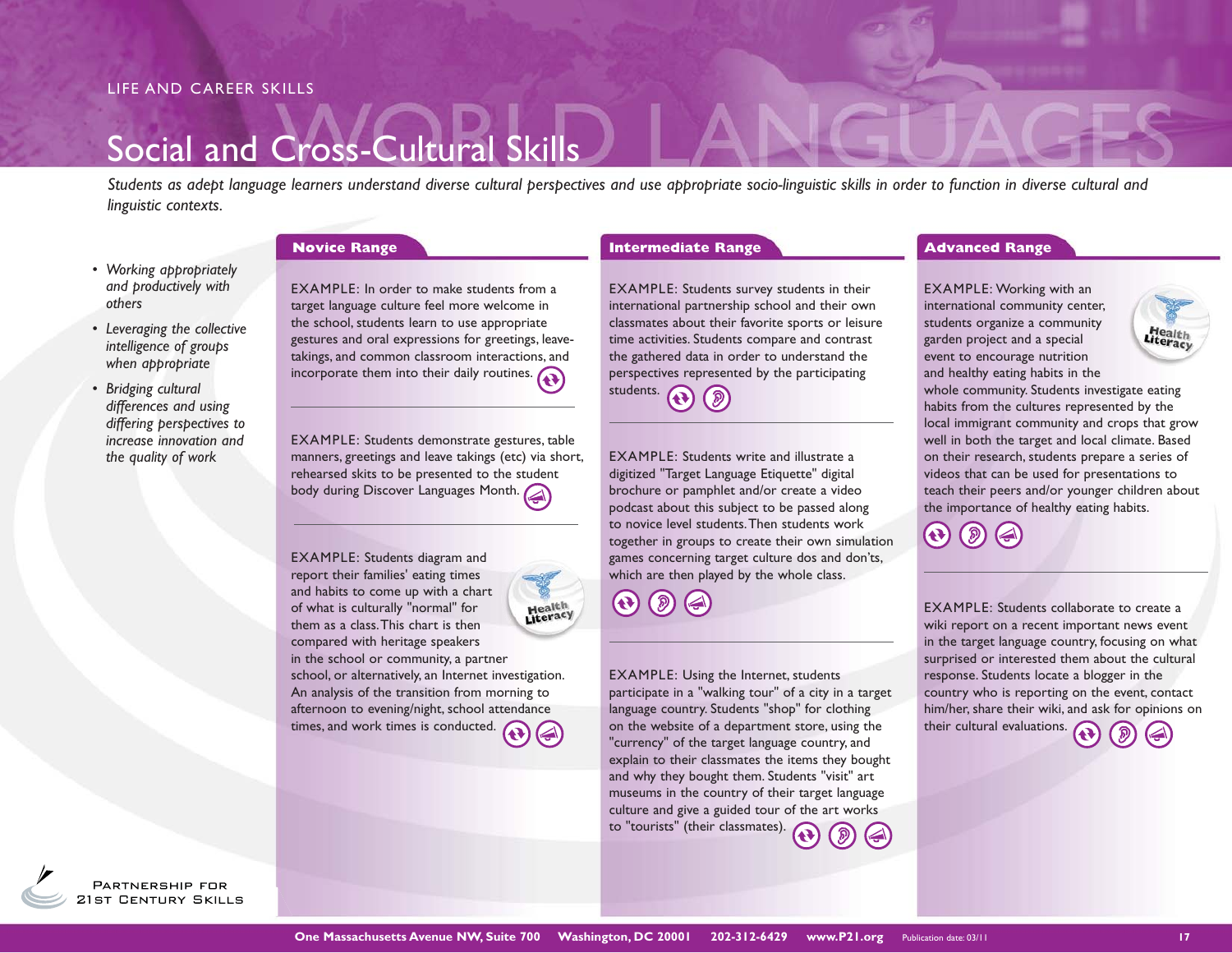## Social and Cross-Cultural Skills (continued)

*Students as adept language learners understand diverse cultural perspectives and use appropriate socio-linguistic skills in order to function in diverse cultural and linguistic contexts.* 

| <b>Novice Range</b> | <b>Intermediate Range</b>                                                                                                                                                                                                                                                                                                                                                                                                                                                                                                                                                                                                                            | <b>Advanced Range</b> |
|---------------------|------------------------------------------------------------------------------------------------------------------------------------------------------------------------------------------------------------------------------------------------------------------------------------------------------------------------------------------------------------------------------------------------------------------------------------------------------------------------------------------------------------------------------------------------------------------------------------------------------------------------------------------------------|-----------------------|
|                     | <b>EXAMPLE: Students investigate</b><br>fast-food websites in target<br>language countries and compare<br>Health<br>Literacy<br>them to their own experiences<br>at fast-food restaurants to find<br>cultural differences. Email/video chat<br>differences with students in target language<br>country to discuss differences. Students create<br>and video a commercial promoting the target<br>language country fast-food restaurant specifically<br>as it is different from ones in the US. They also<br>research the calories and other nutritional<br>aspects of the various food outlets and include<br>that information in a separate report. |                       |
|                     |                                                                                                                                                                                                                                                                                                                                                                                                                                                                                                                                                                                                                                                      |                       |
|                     |                                                                                                                                                                                                                                                                                                                                                                                                                                                                                                                                                                                                                                                      |                       |
|                     |                                                                                                                                                                                                                                                                                                                                                                                                                                                                                                                                                                                                                                                      |                       |
|                     |                                                                                                                                                                                                                                                                                                                                                                                                                                                                                                                                                                                                                                                      |                       |
|                     |                                                                                                                                                                                                                                                                                                                                                                                                                                                                                                                                                                                                                                                      |                       |
|                     |                                                                                                                                                                                                                                                                                                                                                                                                                                                                                                                                                                                                                                                      |                       |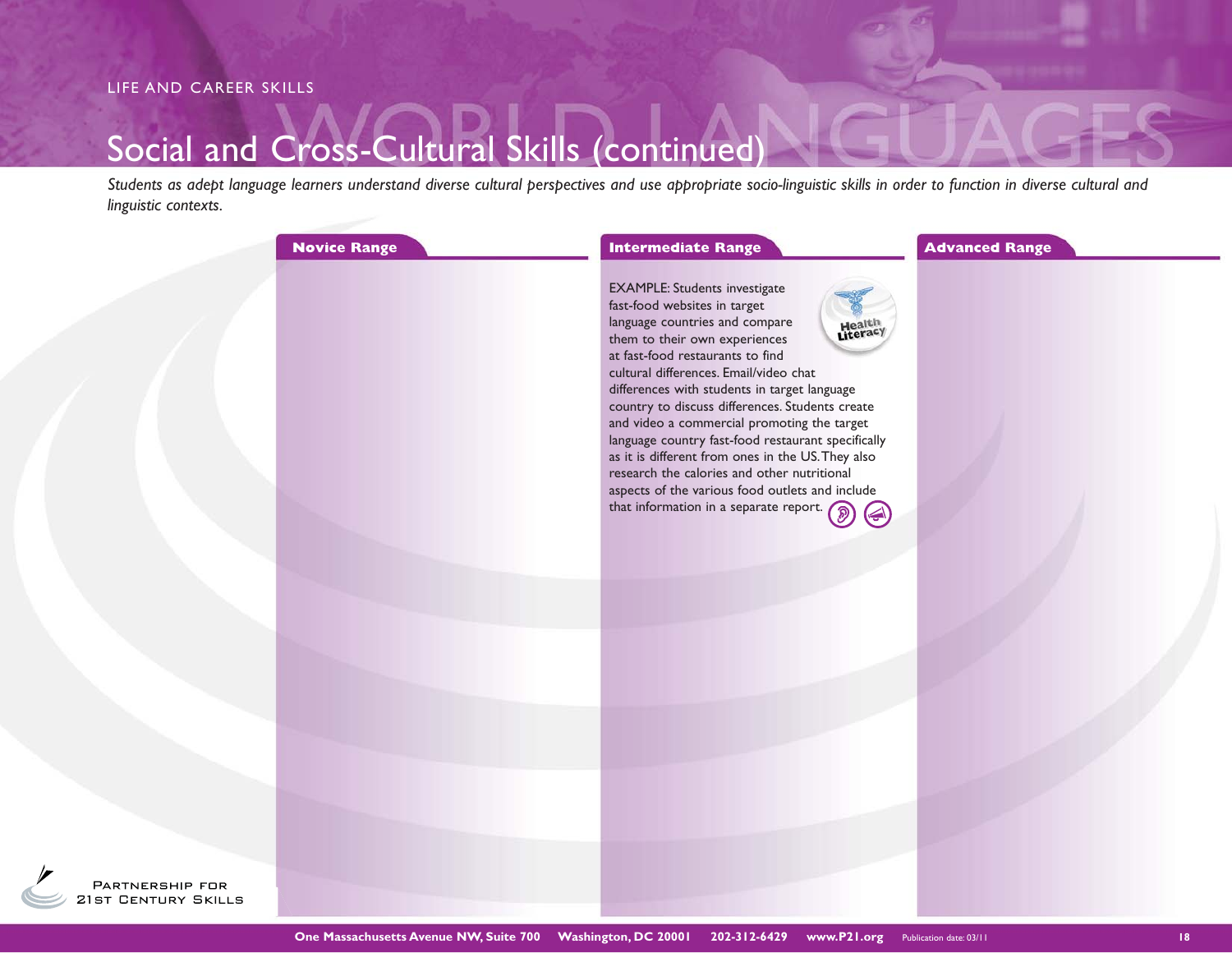# Productivity and Accountability

*Students as productive and accountable learners take responsibility for their own learning by actively working to increase their language proficiency and cultural knowledge.* 

- *Setting and meeting high standards and goals for delivering quality work on time*
- *Demonstrating diligence and a positive work ethic (e.g., being punctual and reliable)*

EXAMPLE: Students use technology to find new music in their favorite genre from the target culture. Students keep a listening log each week in which they document new vocabulary words and cultural insights they gain from listening.  $\circled{)}$ 

EXAMPLE: Students use a digital self-assessment and portfolio system to track their progress and set achievable learning goals.

EXAMPLE: Students organize a conversation table during lunch that allows native speakers and new language learners to communicate on a weekly topic selected by the students.

#### **Novice Range 19 Construction Construction Construction Construction Construction Construction Construction Construction Construction Construction Construction Construction Construction Construction Construction Constructi**

EXAMPLE: Students create a class blog related to future plans for career and college choices and how language can enhance these choices. They continually investigate possibilities, reflect critically on these and post their thoughts on the blog.

EXAMPLE: Students propose and choose a cultural- or content-based problem/research quest at the beginning of the year. They then work throughout the year on their own time to become "expert" on this topic, and present their findings at the end of the year (or school term) in a format of their choosing.

 $\blacktriangleleft$ 

EXAMPLE: Students plan and execute an immersion weekend (with sleepover, possibly at school, and meal shopping, planning, etc). The goal is to be immersed in the target language throughout the weekend. Students plan activities (topics to present, or games to play) in the target language throughout the time period.

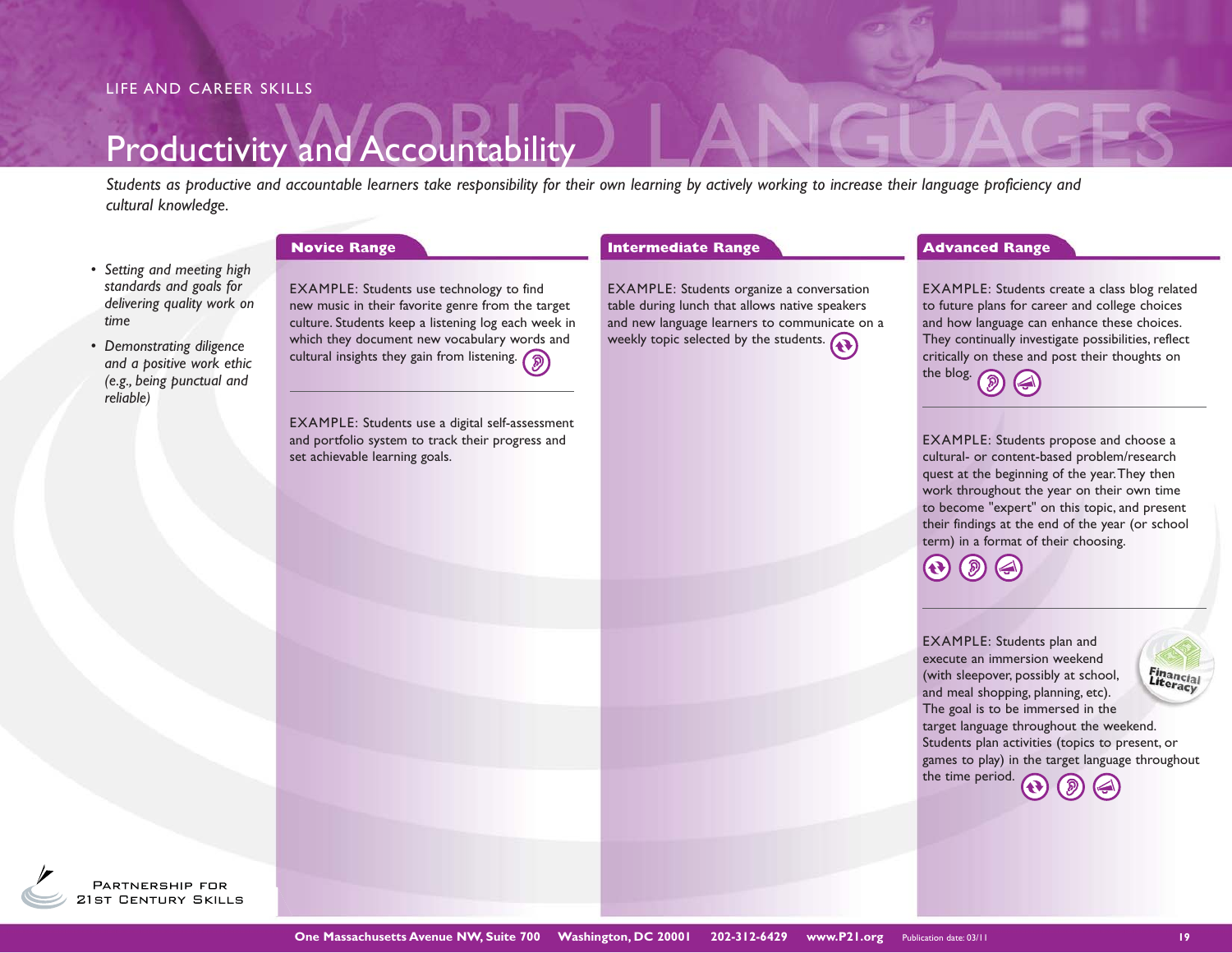# Leadership and Responsibility

*Students as responsible leaders leverage their linguistic and cross-cultural skills to inspire others to be fair, accepting, open, and understanding within and beyond the local community.*

- *Using interpersonal and problem-solving skills to influence and guide others toward a goal*
- *Leveraging strengths of others to accomplish a common goal*
- *Demonstrating integrity and ethical behavior*
- *Acting responsibly with the interests of the larger community in mind*

EXAMPLE: Students participate in a school partnership program with a sister school in another country by hosting a visiting student. Before their arrival, students use communication tools such as Internet telephony software and email to introduce themselves. The host students create a simple survey that the exchange students complete to determine the kinds of attractions or events they might be interested in seeing. Based on the results of the survey, the host students then prepare an itinerary for the exchange students that includes a variety of cultural and historical activities and that allows the exchange students to gain unique insights into American culture.

EXAMPLE: Students organize a school-wide service project partnering with an international aid organization to assist a school in another country. Students use the Internet to locate a school, and then communicate directly with the students at that school about their specific needs. Students then design and carry out a project to acquire the items the students need and send them to the school. Students engage in follow-up conversations with the students in the school to determine what impact the supplies had on the students there.

EXAMPLE: In cooperation with an outside charitable agency, students sponsor a school class in a stricken area by raising money to send necessary supplies such as school materials and books, and by sending cards, letters and school supplies to affected student on a regular basis. Whole class communication could also occasionally be recorded or videotaped, or conducted live over the Internet.

### **Novice Range <b>Advanced Range Advanced Range Advanced Range Advanced Range Advanced Range**

EXAMPLE: Students write an editorial for a local target language newspaper expressing support for a current social topic from the  $\overline{\mathbf{c}}$  community.

EXAMPLE: Instructor works collaboratively with students to develop a Tutorial Cadre. This Cadre identifies learners with strengths in different proficiencies and criteria (based on district rubrics and/or ACTFL Performance Guidelines). As part of course requirements, the Tutorial Cadre participates in tutorial sessions for students in lower levels and/or proficiency ranges. The instructor guides tutorial sessions and aids participants in goal setting and tutorial activities. Participants complete surveys regarding the process and quality of expertise of the Tutorial Cadre.